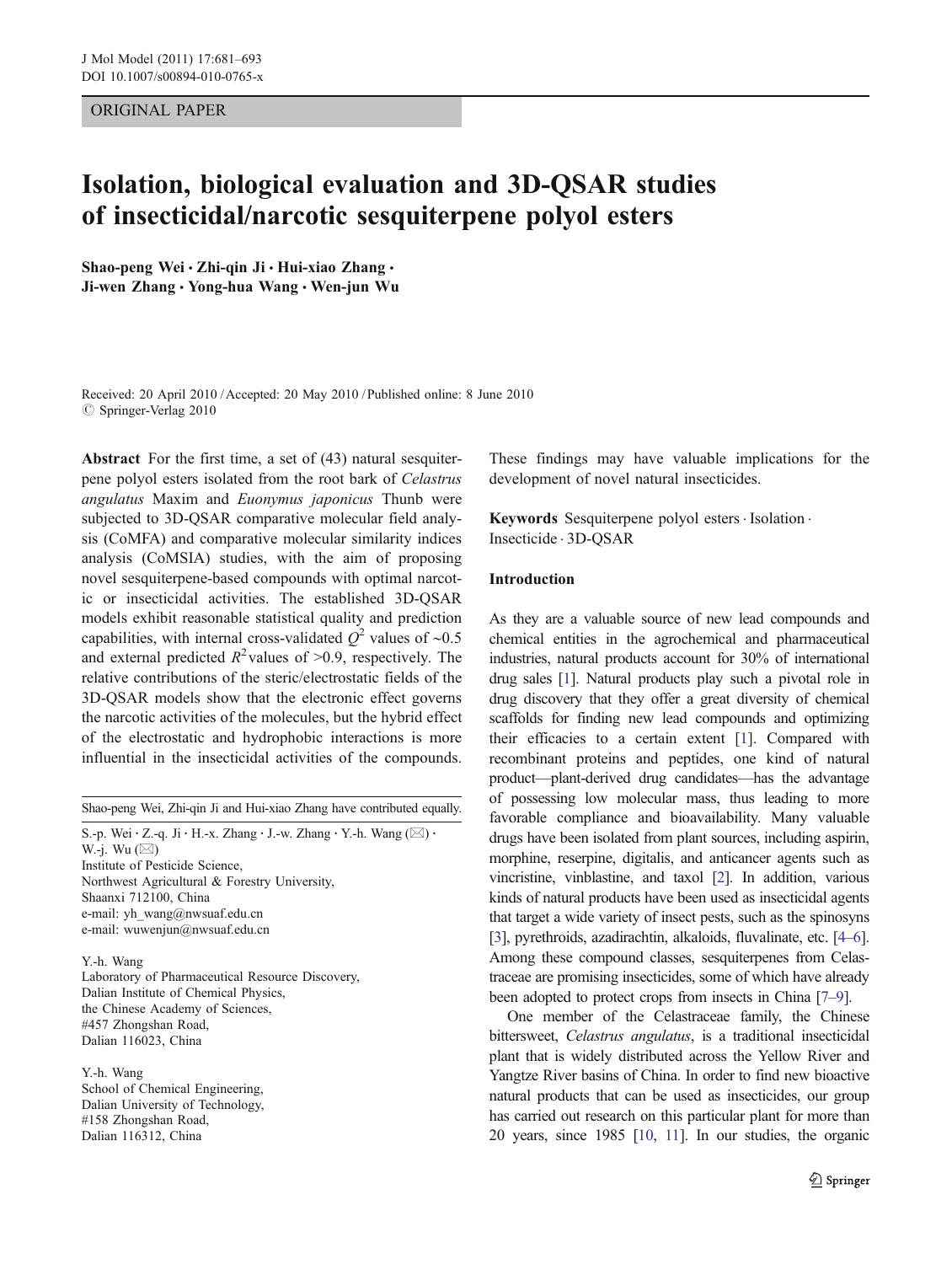solvent extract of the root bark of C. *angulatus* exhibited antifeedant, narcotic, and insecticidal activities against several insect species [[11](#page-11-0)]. Our subsequent analysis of the chemical compositions of this plant further showed that the active ingredients are a series of β-dihydroagarofuran sesquiterpenoids, whose core structure is a 5,11-epoxy-5α,10 βeudesman-4-(12)-ene skeleton that comprises A and B rings in the form of an axially dimethylated trans-decalin bicycle with a 1,3-diaxially fused  $Me<sub>2</sub>CO$  bridge that constitutes the tetrahydrofuranyl C-ring (Fig. 1) [[12](#page-11-0)].

Sesquiterpene polyol esters with a β-dihydro-agarofuran skeleton are typical secondary metabolites in Celastraceae, and these have attracted considerable attention due to their interesting structures [\[12](#page-11-0)–[14\]](#page-11-0) and their wide-ranging biological properties, including immune-suppressive [[15,](#page-11-0) [16](#page-11-0)], cytotoxic [[17](#page-11-0)], anti-HIV [\[18\]](#page-11-0), reversing multi-drug resistance (MDR) phenotype [\[13,](#page-11-0) [19](#page-11-0)–[21\]](#page-11-0), antitumor [[22](#page-11-0), [23\]](#page-11-0), and insect narcotic and insecticidal [\[9](#page-11-0), [24](#page-11-0)–[29](#page-11-0)] activities.

Previously, our laboratory isolated some sesquiterpene compounds and alkaloids from the root bark of C. angulatus that demonstrated excellent bioactivity against many species of insects from the family Lepidoptera, such as the Pieris rapae, Plutella xylostella and Mythimna separata [[10\]](#page-11-0). In the present work, 43 analogs of sesquiterpene polyol esters were isolated from two plant species (C. angulatus and E. japonicus), and two distinct biological activities (narcotic and insecticidal) against fourth-instar larvae of M. separata were investigated. Additionally, in order to explore the structural elements that are crucial to the narcotic and insecticidal activities of these compounds, a three-dimensional quantitative structure–activity relationship (3D-QSAR) study using an extension of the comparative molecular field analysis (CoMFA) methodology and a comparative molecular similarity indices analysis (CoMSIA) was performed.

## Experimental section

### Isolation

All natural sesquiterpenes were obtained from two Celastraceae species. Compounds 1–39 were isolated from the root bark of C. angulatus Max.; compounds 40–43 were isolated from the root bark of E. japonicus (Fig. [2\)](#page-2-0). The general isolation procedure is shown in Fig. [3](#page-3-0).

Fig. 1 General skeleton of β-dihydroagarofuran

The dried and pulverized root bark (5.5 kg) of C. angulatus was extracted three times under reflux (4 h each time) with analytical grade benzene. The dried extracted components were then re-extracted twice with methanol, after which the methanolic extracts were combined and concentrated to yield a yellow semisolid residue (500 g). This crude extract was adsorbed onto a D101 macroporous resin column  $(15.0 \times 150$  cm) and gradient eluted with methanol–water (1:9∼9:1); 200 fractions of ca. 500 ml each were collected. After analysis with thin-layer chromatography, similar fractions were combined to afford ten fractions. Then the lowpolar fractions were successively chromatographed on a silica gel (200–300 mesh) column, eluting with mixtures of petroleum ether–acetone–methanol of increasing polarity. Using methanol–water as the eluant, the polar parts were isolated on an RP flash column. In this way, i.e., by several chromatographies on silica gel (petroleum ether–acetone or acetone–methanol), RP flash (methanol– water) and pre-HPLC, compounds 2, 4, 6–8, 10, 12–13, 15, 17–19, 21, 23, 28–33, 35–39 were isolated (Fig. [3A\)](#page-3-0). All of the chemicals were subsequently identified by UV, IR, ESI-MS, <sup>1</sup>H and <sup>13</sup>C-NMR [\[24](#page-11-0)-[27](#page-11-0), [30,](#page-11-0) [31\]](#page-11-0).

The dried and pulverized root bark  $(2.0 \text{ kg})$  of E. japonicus was extracted three times under reflux (4 h each time) with methanol. The extracts obtained were combined and concentrated to yield a yellow semisolid residue (150 g). This crude extract was successively chromatographed on a silica gel (200–300 mesh) column using mixtures of petroleum ether–acetone–methanol of increasing polarity as eluent. After several chromatographies on silica gel (petroleum ether–acetone or acetone–methanol) and pre-HPLC, compounds 40–43 were isolated (Fig. [3B\)](#page-3-0). Their structures were identified based on UV, IR, ESI-MS, <sup>1</sup>H and <sup>13</sup>C-NMR spectroscopic evidence.

The fresh root bark of C. angulatus was collected on Qinling Mountain, Taibai County, Shaanxi Province, People's Republic of China, in October 2006. It had a reddish color and was authenticated by Prof. Hua Yi of the College of Life Sciences, Northwest Agricultural & Forestry University. The bark was air-dried and then cut into small pieces. The voucher specimens (samples no. NWAU2006-A18) were deposited at the College of Life Sciences, Northwest Agricultural & Forestry University.

The fresh root bark of E. japonicus was collected from a nursery in Yangling, Shaanxi Province, People's Republic

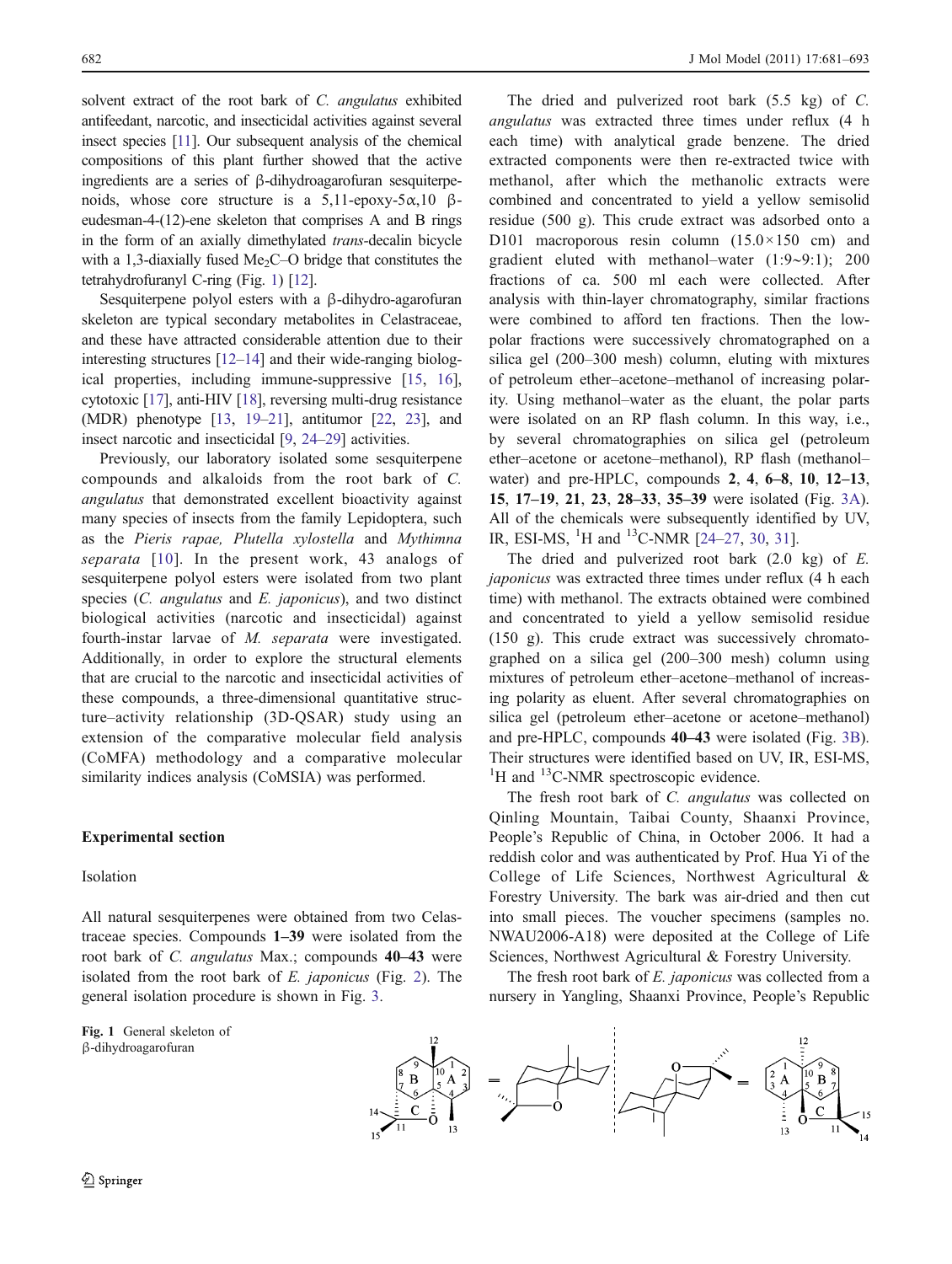<span id="page-2-0"></span>

Fig. 2 Structures of the sesquiterpenes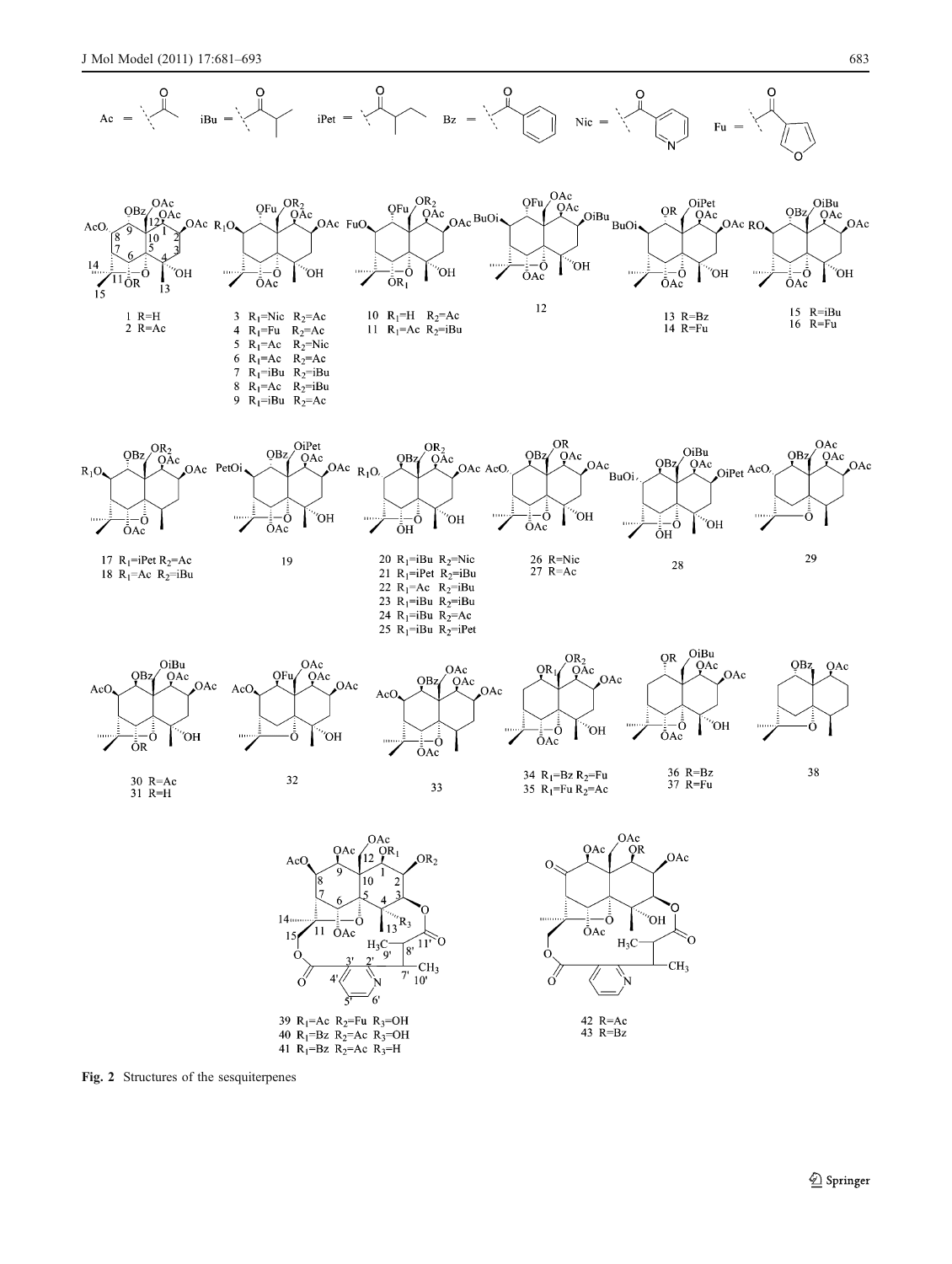<span id="page-3-0"></span>

Fig. 3 Isolation of C. angulatus (A) and E. japonicus (B)

of China, in October 2006. It had a yellowish color and was authenticated by Prof. Hua Yi of the College of Life Sciences, Northwest Agricultural & Forestry University. The bark was air-dried and then cut into small pieces. The voucher specimens (samples no. NWAU2006-A19) were deposited at the College of Life Sciences, Northwest Agricultural & Forestry University.

During the purification process, unless otherwise stated, all solvents were of analytical reagent (AR) grade. All fractions were monitored by thin-layer chromatography (TLC) with E. Merck  $60F_{254}$  silica gel plates. Flash column chromatography was performed with the indicated solvents on  $C_{18}$  chromatography silica gel (particle size 15  $\mu$ m, Fuji Silysia Chemical Ltd.). Melting points were measured on a Yanagimoto apparatus, and were uncorrected. Proton NMR spectra were recorded on a Bruker Avance 500 MHz spectrometer using CDCl<sub>3</sub> as solvent and TMS as internal standard. Compounds were purified with a Shimadzu 6AD HPLC apparatus equipped with a  $C_{18}$  preparative column  $(20 \times 250 \text{ mm}, 10 \text{ \mu m})$ , MeOH-H<sub>2</sub>O (5:5–8:2) as eluent, and UV detection at 230 nm. The ionization method was positive ion electrospray with an ESI model, and the molecular scan range was 100–1000 amu, performed on a Thermo Finnigan LCQ Advantage MAX LC/MS mass spectrometer. Samples were supplied as  $0.5 \text{ mg } \text{ml}^{-1}$  in methanol, with 10 μL injected on a partial loop fill.

Bioassay

Mythimna separata was continuously maintained in our laboratory at a constant temperature of 27 °C under a

16L:8D photoperiod. The larvae were reared on wheat leaves.

The bioactivities of all compounds against the fourthinstar larvae of M. separata were tested with wheat leaves  $(0.5 \times 0.5$  cm) treated with 1  $\mu$ L of an acetone solution of the test compounds at concentrations of 5, 10, 15, 20 and 25 mg·ml<sup>-1</sup>, respectively. For each bioassay, three treated leaves were placed alternately in a Petri dish (Ø 6 cm) with five larvae (weight 14–20 mg) and kept in a growth chamber in the dark at 27 °C and 60% relative humidity. The larvae were fed with the treated leaves for 24 h, and each sample was repeated ten times with celangulin V as the positive control and clean leaves as the negative control. Then the eaten area of a leaf was measured under a binocular microscope and the dose of the chemical was calculated. After 24 h, the numbers of the narcotized (Fig. [4A\)](#page-4-0) (symptoms: the larvae were immobilized, soft, could not move and had completely lost their ability to respond [\[27](#page-11-0)]) and dead (Fig. [4B](#page-4-0)) (symptoms: the larvae were knocked down, serious loss of body fluid and finally death [\[27](#page-11-0)]) larvae were recorded, and the toxicity was ascertained by estimating the median narcotic dose  $(ND<sub>50</sub>)$ producing 50% narcosis) or the median lethal dose  $(LD_{50},$ killing 50%) of the test sample [\[27](#page-11-0)].

# Molecular modeling

In this work, the LD<sub>50</sub> and ND<sub>50</sub> ( $\mu$ M g<sup>-1</sup>) were converted to pLD<sub>50</sub> ( $-\log$ LD<sub>50</sub>) and pND<sub>50</sub> ( $-\log$ ND<sub>50</sub>) values, which were used as dependent variables in the CoMFA and CoMSIA QSAR analyses. Selection of the training and the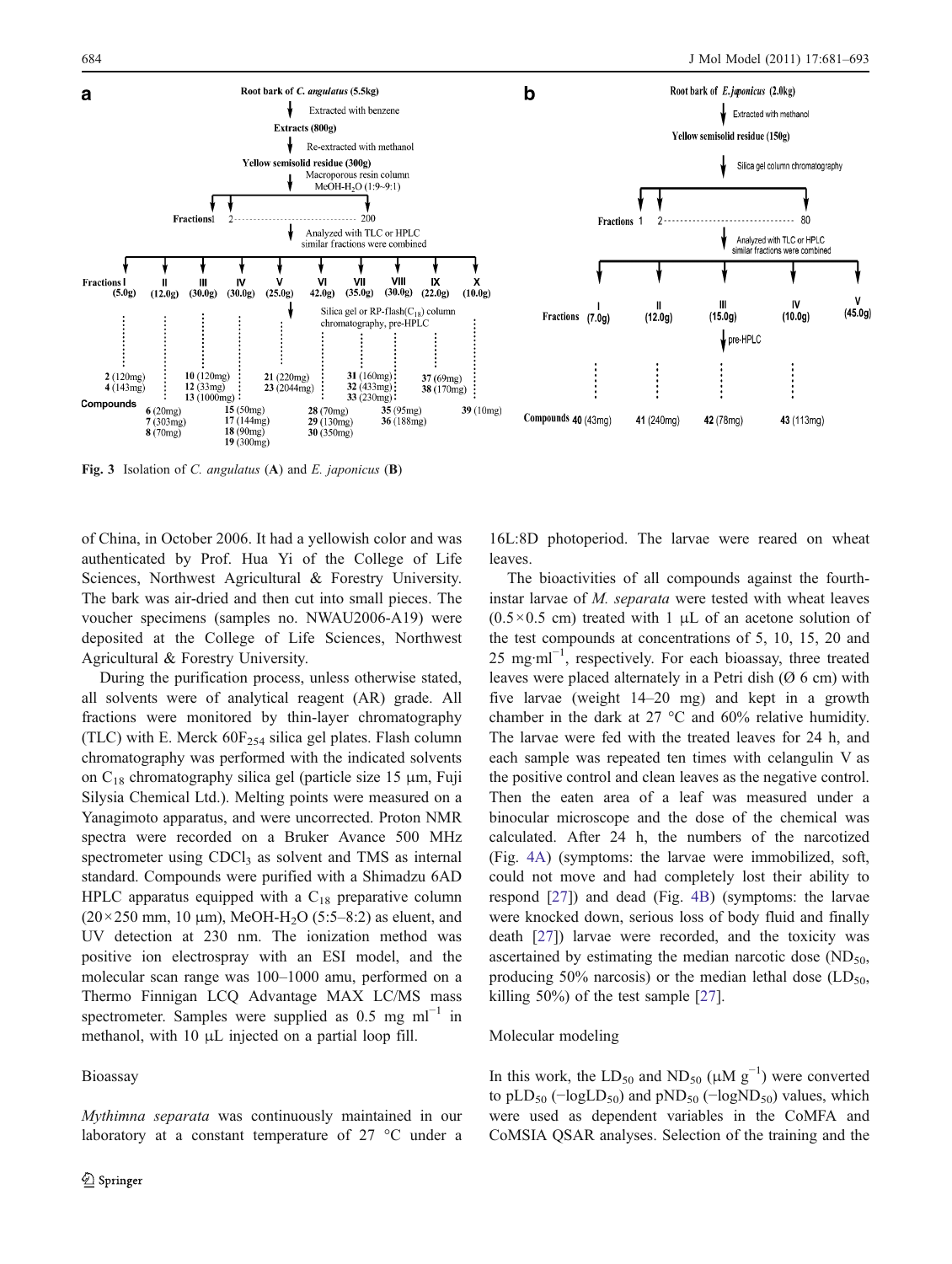<span id="page-4-0"></span>



test sets was done by considering the fact that the test compounds represent structural diversity and a range of biological activities similar to that of the training set (Tables 1 and [2\)](#page-5-0). The mean activities of the training and test set compounds in the narcotic model  $(pND_{50})$  were 0.33 and 0.24, respectively, and those in the insecticidal model ( $pLD_{50}$ ) were 0.17 and 0.16, respectively, which confirmed that the test set was truly representative of the training set. The structures of the compounds in the training and test sets are shown in Fig. [2](#page-2-0).

All molecular modeling and calculations were carried out using Sybyl 6.9 (Tripos Inc.) on the Redhat Linux platform. Energy minimizations for narcotic and insecticidal compounds were performed using the Tripos force field [[32](#page-11-0), [33\]](#page-11-0) and Gasteiger–Hückel charges with other conjugate gradient minimization algorithm with a convergence criterion of 0.05 kcal mol<sup>-1</sup>  $\text{\AA}^{-1}$  and a total of 200 maximization iterations. Based on the atom-by-atom superimposition of selected atoms, all molecules were aligned. In narcotic and insecticidal modeling, the most active compounds (43 and 16) were used as the template molecules, respectively, and all other compounds were aligned on the basis of the maximum common structure shown in Fig. [5.](#page-5-0) The respective alignment results for the narcotic and insecticidal models are shown in Fig. [6.](#page-6-0)

## CoMFA and CoMSIA 3D-QSAR models

In order to derive the CoMFA and CoMSIA descriptor fields, a 3D cubic lattice with a grid spacing of 2 Å in the x,  $y$  and  $z$  directions was created to encompass the aligned molecules. CoMFA descriptors were calculated using an  $sp<sup>3</sup>$  carbon probe atom with a van der Waals radius of 1.52 Å and a charge of +1.0 to generate steric (Lennard– Jones 6–12 potential) field energies and electrostatic

(Coulombic potential) fields with a distance-dependent dielectric at each lattice point. Values of the steric and electrostatic fields were truncated at a default value of 30 kcal mol−<sup>1</sup> . This signifies that any steric or electrostatic field value that exceeds this value will be replaced with 30 kcal mol−<sup>1</sup> , thus making the fields close to the center of any atom plateau. The CoMFA steric and electrostatic fields were scaled by the CoMFA-STD method [\[34](#page-11-0)] in Sybyl. In addition, MLogP, as calculated by DRAGON [\(http://www.](http://www.talete.mi.it/help/dragon_help/) [talete.mi.it/help/dragon\\_help/\)](http://www.talete.mi.it/help/dragon_help/), was also added to observe its effect on the correlation with compound activity.

CoMSIA descriptors were calculated according to Klebe [\[35](#page-11-0)] with the same lattice box as that used for the CoMFA calculations, with a regularly placed grid of 2.0 Å, and a  $C^{1+}$  probe atom with a radius of 1.0 Å as implemented in

Table 1 Actual vs. predicted  $pND<sub>50</sub>$  values of the optimal CoMSIA model in the narcotic study

| Compound        | Actual $pND_{50}$ | Predicted $pND_{50}$ | Residual |  |
|-----------------|-------------------|----------------------|----------|--|
| Training set    |                   |                      |          |  |
| $\overline{2}$  | 0.35              | 0.22                 | 0.13     |  |
| 4               | 0.13              | $-0.08$              | 0.21     |  |
| 7               | $-0.01$           | $-0.08$              | 0.07     |  |
| 15              | 0.04              | 0.21                 | $-0.17$  |  |
| 35              | $-0.34$           | $-0.11$              | $-0.23$  |  |
| 42              | 0.8               | 1.04                 | $-0.24$  |  |
| 43              | 1.4               | 1.18                 | 0.22     |  |
| Test set        |                   |                      |          |  |
| 1               | 0.17              | 0.27                 | $-0.1$   |  |
| 11 <sup>a</sup> | 0.74              | 0.03                 | 0.71     |  |
| 18              | 0.08              | 0.1                  | $-0.02$  |  |
| 41              | 0.47              | 0.68                 | $-0.21$  |  |

<sup>a</sup> Outlier compound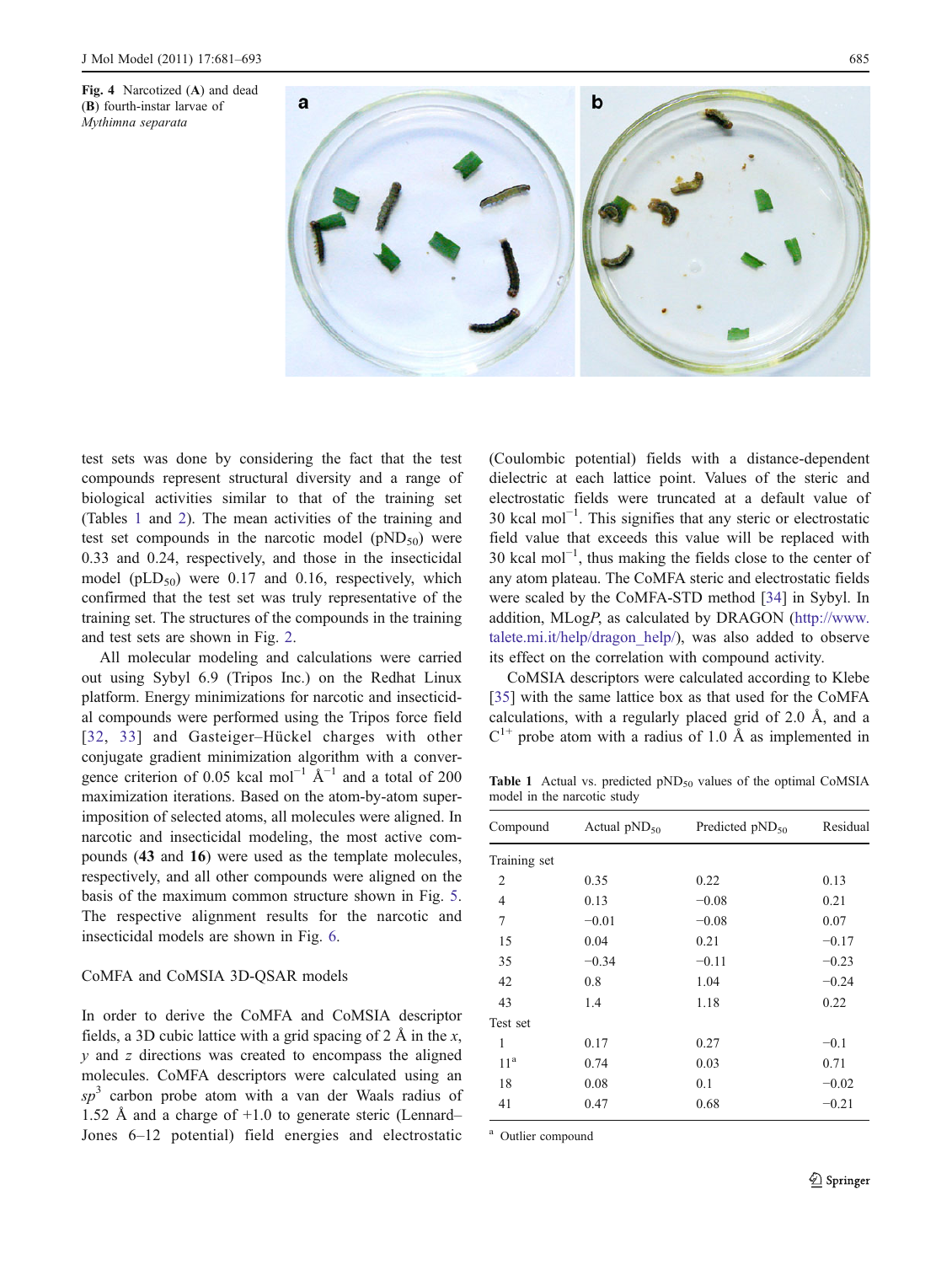<span id="page-5-0"></span>Table 2 Actual vs. predicted  $pLD_{50}$  values and residuals of the optimal CoMSIA model in the insecticidal study

| Compound       | Actual pLD <sub>50</sub> | Predicted pLD <sub>50</sub> | Residual |  |
|----------------|--------------------------|-----------------------------|----------|--|
| Training set   |                          |                             |          |  |
| $\mathfrak{Z}$ | $-0.23$                  | $-0.19$                     | $-0.04$  |  |
| 5              | $-0.15$                  | $-0.18$                     | 0.03     |  |
| 8              | $-0.02$                  | $-0.03$                     | 0.01     |  |
| 9              | 0.12                     | 0.07                        | 0.05     |  |
| 10             | $-0.15$                  | $-0.1$                      | $-0.05$  |  |
| 12             | 0.09                     | 0.03                        | 0.06     |  |
| 13             | 0.12                     | 0.14                        | $-0.02$  |  |
| 14             | 0.32                     | 0.39                        | $-0.07$  |  |
| 16             | 1.15                     | 1.15                        | $-0.002$ |  |
| 17             | $-0.22$                  | $-0.19$                     | $-0.03$  |  |
| 19             | 0.12                     | 0.11                        | 0.01     |  |
| 21             | 0.34                     | 0.36                        | $-0.02$  |  |
| 24             | 0.19                     | 0.19                        | $-0.001$ |  |
| 25             | 0.68                     | 0.65                        | 0.03     |  |
| 26             | 0.08                     | 0.06                        | 0.02     |  |
| $27\,$         | 0.55                     | 0.58                        | $-0.03$  |  |
| 28             | $-0.01$                  | 0.05                        | $-0.06$  |  |
| 29             | 0.02                     | $-0.01$                     | 0.03     |  |
| 30             | $-0.03$                  | $-0.01$                     | $-0.02$  |  |
| 31             | 0.02                     | $-0.01$                     | 0.03     |  |
| 32             | $-0.38$                  | $-0.39$                     | 0.01     |  |
| 33             | 0.27                     | 0.25                        | 0.02     |  |
| 34             | 0.35                     | 0.34                        | 0.01     |  |
| 37             | 0.37                     | 0.32                        | 0.05     |  |
| 38             | $-0.25$                  | $-0.24$                     | $-0.01$  |  |
| 39             | 0.37                     | 0.36                        | 0.01     |  |
| 40             | 0.92                     | 0.92                        | $-0.004$ |  |
| Test set       |                          |                             |          |  |
| 6              | $-0.25$                  | $-0.18$                     | $-0.07$  |  |
| 20             | 0.55                     | 0.45                        | 0.1      |  |
| 22             | 0.07                     | 0.05                        | 0.02     |  |
| 23             | 0.33                     | 0.23                        | 0.1      |  |
| 36             | 0.14                     | 0.17                        | $-0.03$  |  |
|                |                          |                             |          |  |

Sybyl. CoMSIA similarity indices  $(A_F)$  for molecule j with atoms  $i$  at the grid point  $q$  were determined using Eq. 1:

$$
A_{F,K}{}^q(j) = -\sum_i \omega_{probe,k} \omega_{ik} e^{-\alpha r_{iq}^2},\tag{1}
$$

where  $i$  is the summation index over all atoms of the molecule *j* under investigation;  $\omega_{ik}$  is the actual value of the physicochemical property k of atom i;  $\omega_{\text{probe},k}$  is the probe atom with radius 1.0 Å, charge  $+1$ , hydrophobicity  $+1$ , hydrogen bond donating +1, hydrogen bond accepting +1; and  $r_{iq}$  is the mutual distance between the probe atom at grid point  $q$  and atom  $i$  of the test molecule.  $k$  represents the steric, electrostatic, hydrophobic, H-bond donor and H-

bond acceptor properties. A Gaussian-type distance dependence was used between the grid point  $q$  and each atom  $i$  of the molecule. A default value of 0.3 was used as the attenuation factor  $\alpha$ . In CoMSIA, the steric indices are related to the third power of the atomic radii, the electrostatic descriptors were derived from atomic partial charges, and the hydrophobic fields were derived from atom-based parameters developed by Viswanadhan et al. [\[36](#page-12-0)]. The H-bond donor and acceptor indices were obtained by a rule-based method based on experimental results [[37\]](#page-12-0).

In the partial least-square (PLS) regression analysis, CoMFA and CoMSIA descriptors were used as independent variables, and the  $pLD_{50}$  or  $pND_{50}$  values were used as dependent variables [[38\]](#page-12-0) to derive 3D-QSAR models. The predictive value of these models was evaluated first by leave-one-out (LOO) cross-validation, the  $R_{\rm cv}^2$  coefficient of which was calculated by Eq. 2:

$$
R^{2}_{\text{cv}} = 1 - \frac{\sum (Y_{\text{predicted}} - Y_{\text{actual}})^{2}}{\sum (Y_{\text{actual}} - Y_{\text{mean}})^{2}},
$$
 (2)

where  $Y_{\text{predicted}}$ ,  $Y_{\text{actual}}$ , and  $Y_{\text{mean}}$  are the predicted, actual, and mean values of the target property ( $pLD_{50}$  or  $pND_{50}$ ), respectively.  $\sum (Y_{predicted} - Y_{actual})^2$  is the predictive residual sum of squares (PRESS).

Based on the training set compounds, the optimal number of components (ONC) derived from the crossvalidated PLS analysis were used to generate the final QSAR model. To test the validity of the model, an external set of compounds with known activities that were not used in model generation (the test set) were predicted. The predictive  $R^2$  (denoted by  $R_{\text{pred}}^2$ ) was calculated by Eq. 3:

$$
R^2_{pred} = 1 - (PRESS/SD), \tag{3}
$$

where SD is the sum of the squared deviations between the biological activities of the test set molecules and the mean activity value of the training set molecules. CoMFA and CoMSIA coefficient maps were generated by interpolation of the pairwise products between the PLS coefficients and the standard deviations of the corresponding CoMFA or CoMSIA descriptor values.

Fig. 5 All of the atoms of this scheme were used in the alignment of the narcotic model, and the atoms shown in blue were used for the insecticidal model

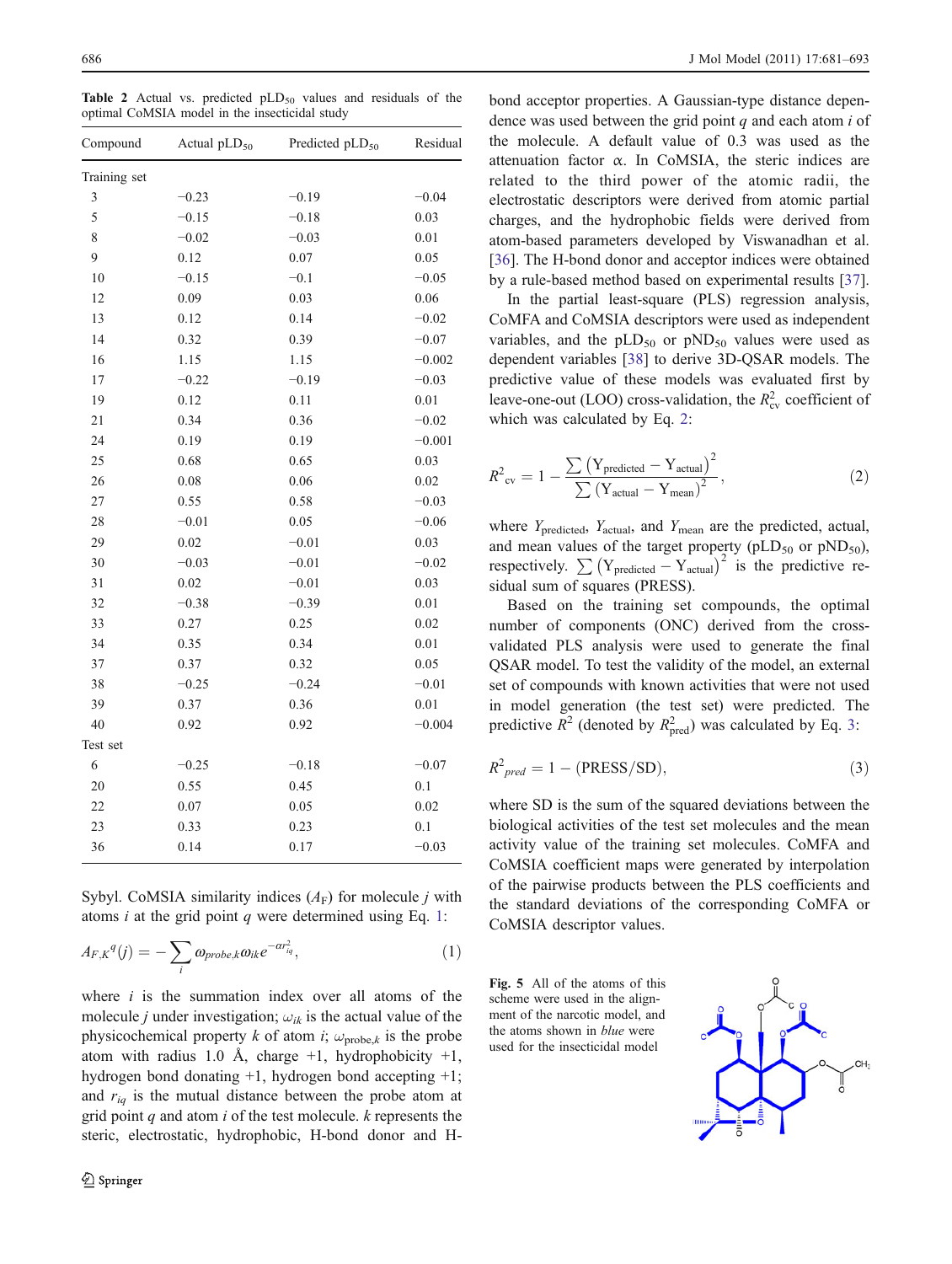<span id="page-6-0"></span>



## Results and discussion

# Biological activity

Celastrus angulatus (Celastraceae) is an insecticidal plant that is widely distributed across China. Its insecticidal active ingredients are sesquiterpenoid polyol esters with a dihydroagarofuran structure [[39\]](#page-12-0). The compounds isolated from this plant have demonstrated light, heat and pH stability, and exert unique biological activities involving narcotic and toxic poisoning actions [\[39](#page-12-0)]. A 0.2% celangulins emulsifiable concentrate has been developed from this plant and used for insect control in vegetables, tea and city virescence [\[39](#page-12-0)]. However, the effective components of the plant—the specific compounds that determine its insecticidal activity—have not yet been fully identified, and so this is the aim of these studies.

Previously, celangulin IV (i.e., compound 11 in this work,  $ND_{50} = 0.18 \mu M g^{-1}$  and celangulin V (compound **23**, LD<sub>50</sub>=0. 47  $\mu$ M g<sup>-1</sup>) demonstrated significant narcotic and insecticidal activities against the fourth-instar larvae of Mythimna separata, respectively [[39\]](#page-12-0). In our study, compounds 43 (ND<sub>50</sub>=0.04  $\mu$ M g<sup>-1</sup>) and 16 (LD<sub>50</sub>= 0.07  $\mu$ M g<sup>-1</sup>) were found to be about five times more effective than the previous two potential drugs, indicating the potential of these newly isolated compounds to be more effective drug candidates.

In order to deeply explore the structural determinants that affect the activities of these compounds, and also to develop more potent compounds for synthesis, 3D-QSAR studies using CoMFA and CoMSIA methods were carried out on these natural β-dihydroagarofuran sesquiterpene polyesters.

## Narcotic model

The steric and electrostatic fields were applied as molecular descriptors in the CoMFA analysis, while the steric, electrostatic, and hydrophobic fields were used in the CoMSIA analysis, because our calculations (data not shown) indicated that the H-bond donor and acceptor descriptors were not beneficial to the biological activities. Four different models were generated by applying MlogP as an additional descriptor in CoMFA and CoMSIA analysis in order to study its effects on the correlation with the molecular activity. The results obtained from the four models are summarized in Table [3.](#page-7-0)

For the 11 compounds, a cross-validated coefficient  $(R_{\text{cv}}^2)$  of 0.36 and a non-cross-validated coefficient  $(R_{\text{ncv}}^2)$ of 0.92 with two optimum components for the CoMFA model, an  $R_{\text{cv}}^2$  of 0.26 and an  $R_{\text{ncv}}^2$  of 0.97 with three optimum components for the CoMFA-MlogP model, an  $R_{\text{cv}}^2$  of 0.29 and an  $R_{\text{ncv}}^2$  of 0.98 with three optimum components for the CoMSIA model, and an  $R_{\text{cv}}^2$  of 0.02 and an  $R_{\text{ncv}}^2$  of 0.97 with three optimum components for the CoMSIA-MlogP model were observed. Generally, in 3D-QSAR CoMFA and CoMSIA studies, an  $R_{\rm cv}^2$  of 0.4 is considered to be statistically significant [[40\]](#page-12-0). Thus, these modest  $R_{\text{cv}}^2$  values indicated that some compounds may be outliers. After dropping compound 11 from the training set, 3D-QSAR studies were reperformed on the remaining ten compounds. As a result, an increased  $R_{\rm cv}^2$  value of 0.43 with an ONC of 2 for the CoMFA model, an  $R_{\rm cv}^2$  of 0.18 with an ONC of 3 for the CoMFA-MlogP model, an  $R_{\text{cv}}^2$  of 0.47 with an ONC of 1 for the CoMSIA model, and an  $R_{\text{cv}}^2$  of 0.15 with an ONC of 3 for the CoMSIA-MlogP model were attained (Table [3](#page-7-0)). These results were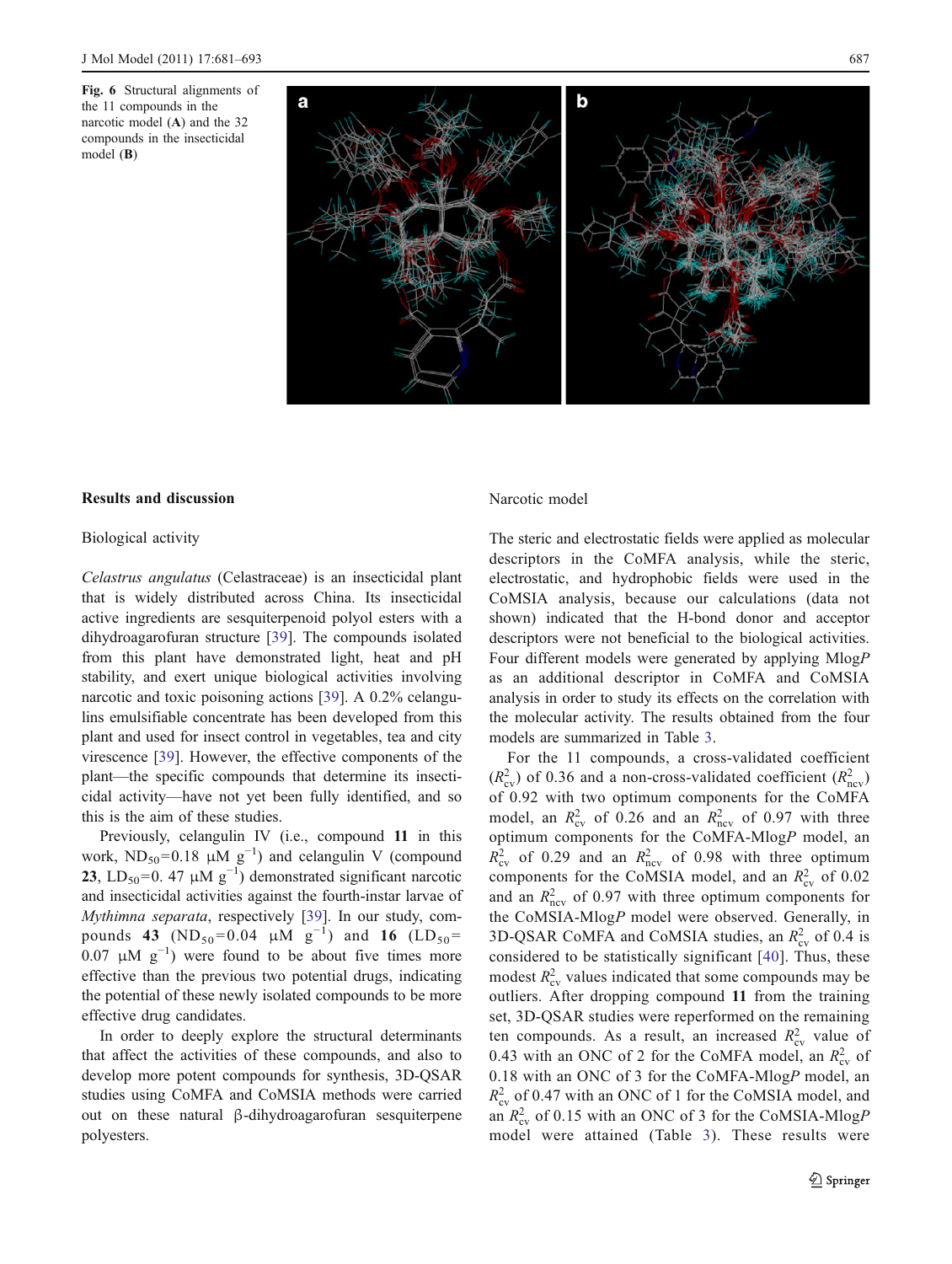| 10-compound model     |       |                   | 11-compound model |                    |                     |                |                   |        |                    |
|-----------------------|-------|-------------------|-------------------|--------------------|---------------------|----------------|-------------------|--------|--------------------|
| <b>PLS</b> statistics | CoMFA | CoMFA<br>$+MlogP$ | CoMSIA            | CoMSIA<br>$+MlogP$ | PLS statistics      | CoMFA          | CoMFA<br>$+MlogP$ | CoMSIA | CoMSIA<br>$+MlogP$ |
| $R_{\text{ncv}}^2$    | 0.94  | 0.97              | 0.87              | 0.97               | $R_{\rm ncv}^2$     | 0.92           | 0.97              | 0.98   | 0.97               |
| <b>SEE</b>            | 0.18  | 0.14              | 0.23              | 0.15               | <b>SEE</b>          | 0.18           | 0.13              | 0.09   | 0.14               |
| $F$ values            | 30.43 | 34.89             | 34.98             | 28.17              | $F$ values          | 29.82          | 45.11             | 87.34  | 38.23              |
| $R_{\rm cv}^2$        | 0.43  | 0.18              | 0.47              | 0.15               | $R_{\rm cv}^2$      | 0.36           | 0.26              | 0.29   | 0.02               |
| <b>SEP</b>            | 0.18  | 0.22              | 0.13              | 0.20               | SEP                 | 0.14           | 0.20              | 0.17   | 0.15               |
| $R_{\text{pred}}^2$   | 0.99  | 0.96              | 0.99              | 0.99               | $R_{\text{pred}}^2$ | 0.98           | 0.87              | 0.87   | 0.97               |
| <b>ONC</b>            | 2     | 3                 |                   | 3                  | <b>ONC</b>          | $\overline{c}$ | 3                 | 3      | 3                  |
| Contribution          |       |                   |                   |                    | Contribution        |                |                   |        |                    |
| Steric                | 0.563 | 0.522             | 0.158             | 0.146              | <b>Steric</b>       | 0.563          | 0.511             | 0.130  | 0.136              |
| Electrostatic         | 0.437 | 0.421             | 0.522             | 0.486              | Electrostatic       | 0.437          | 0.400             | 0.531  | 0.464              |
| Hydrophobic           |       |                   | 0.319             | 0.326              | Hydrophobic         |                |                   | 0.340  | 0.329              |
| MlogP                 |       | 0.057             |                   | 0.042              | MlogP               |                | 0.088             |        | 0.072              |

<span id="page-7-0"></span>Table 3 Summary of 3D-QSAR results for the narcotic model

 $R_{\text{ncv}}^2$ , non-cross-validated correlation coefficient; SEE, standard error of estimate.  $R_{\text{cv}}^2$ , cross-validated correlation coefficient using the leave-oneout methods; SEP, standard error of prediction.  $R_{\text{pred}}^2$ , predicted correlation coefficient for the test set of compounds; ONC, optimal number of components

considerably more accurate than those obtained using the whole dataset.

Validation of the 3D-QSAR models

There are several factors that may account for the outlier status of compound 11, including unique structural differences, different binding conformations, and a higher residual between the observed and predicted biological activity of an inhibitor. In the present study, compound 11 was classified as an outlier since the prediction error  $(0.71)$ for this compound in the sample is over three times the overall variance in the data (0.21).

Although compound 11 is very similar in structure to 4, with the only difference occurring at the C12 position (where compound 11 has an isobutyryloxy and compound 4 an acetoxy), omitting compound 11 from the training set results in an obvious improvement of the model in our calculations. This may be due to several reasons, such as different binding conformations of the compounds, or the compound dataset being too small, etc., but this requires further experimental validation.

It was found that adding MlogP to the CoMFA and CoMSIA analyses caused a reduction in  $R_{\text{cv}}^2$  and contributed 5.7% to the CoMFA-MlogP model, as well as 4.2% to the CoMSIA-MlogP model. The CoMSIA model was selected by comparison to be the optimal one, based on its better statistics, particularly the fact that it had the highest  $R_{\text{cv}}^2$  (0.47) and  $R_{\text{pred}}^2$  (0.99) values. Contour maps of the optimal model are shown in Fig. [7A](#page-8-0)–C.

In 3D-QSAR modeling, validation is always a crucial step. It has been found that the widely accepted LOO crossvalidated  $R_{\text{cv}}^2$  cannot fully assess the predictive abilities of the QSAR models [\[41](#page-12-0)], since some models based on the training set with randomized affinities were found to have high  $R_{\rm cv}^2$  values but low predictive powers in an external test set. This could be interpreted as being due to a chance correlation or structural redundancy [[42\]](#page-12-0). Thus, in order to validate the QSAR model, the predictive power of the optimal model was investigated using a test set (about 30% of all compounds) that was not included in model generation. The optimal model shows excellent prediction  $(R<sub>pred</sub><sup>2</sup>=0.99)$  for the tested compounds, which indicates that the derived model is sufficient in terms of statistical significance and actual predictive ability. Graphs of the actual versus the predicted  $pND_{50}$  values of both the training and test sets using the optimal model are shown in Fig. [8](#page-8-0).

## CoMSIA contour maps

In the steric fields of CoMSIA, the green (sterically favorable) and yellow (sterically unfavorable) contours represent 80%- and 20%-level contributions, respectively. Similarly, in the electrostatic fields of CoMSIA, the blue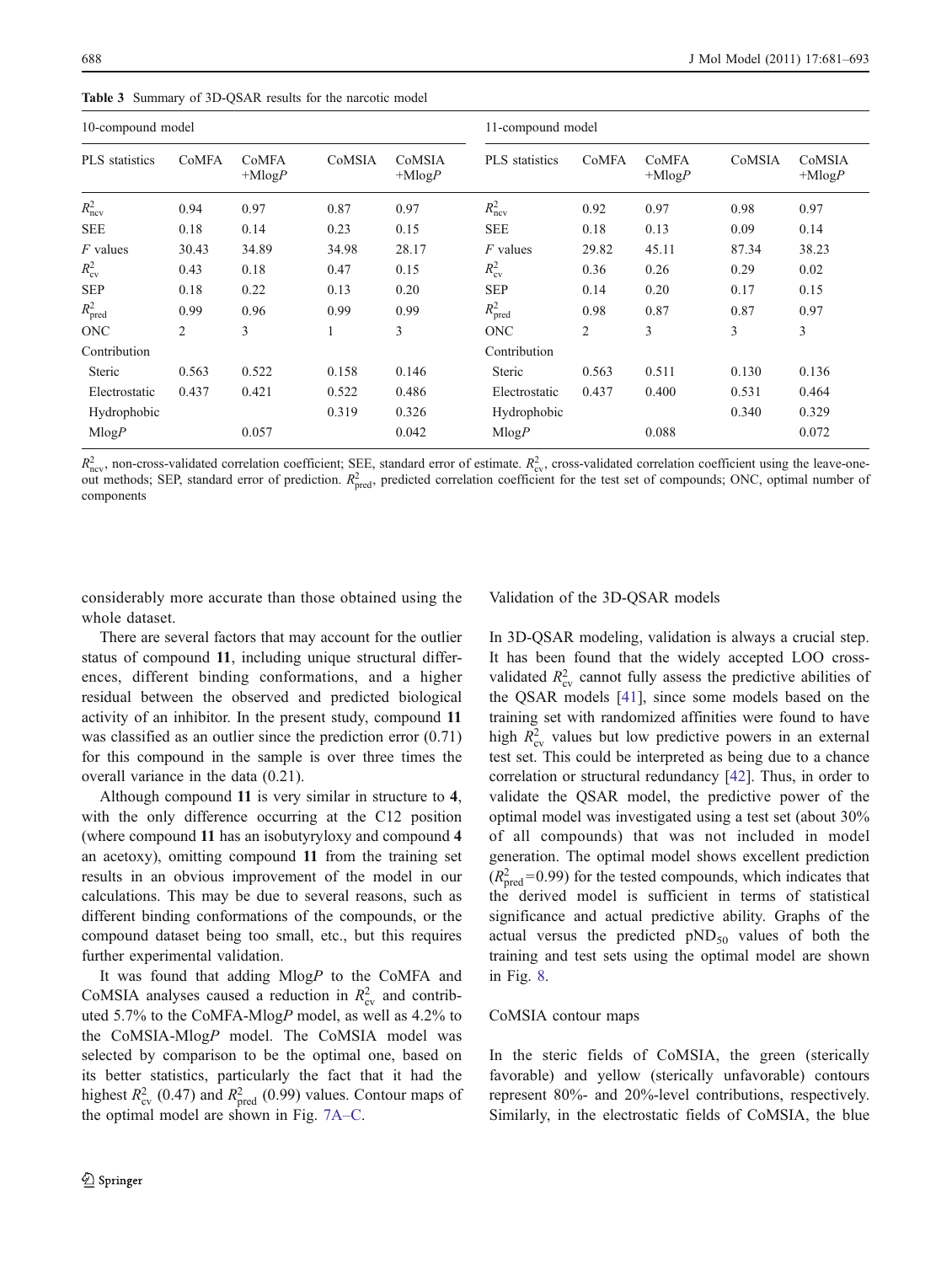<span id="page-8-0"></span>

Fig. 7 CoMSIA stdev\*coeff steric (A), electrostatic (B) and hydrophobic  $(C)$  contour maps for the narcotic model. The color code is as follows: in A, green and yellow contours indicate favorable and unfavorable bulky groups, respectively; in B, blue and red contours indicate favorable and unfavorable electropositive groups, respectively; in C, white and orange contours indicate favorable and unfavorable hydrophobic groups, respectively. The most potent compound, 43, is displayed as a reference

(electropositive charge favorable) and red (electronegative charge favorable) contours represent 80%- and 20%-level contributions, respectively. In the hydrophobic field of CoMSIA, the white (hydrophobic favorable) and orange (hydrophobic unfavorable) contours represent 80%- and 20%-level contributions, respectively.

The CoMSIA contour map of steric contribution is shown in Fig. 7A. The most active compound, 43, is displayed to aid the visualization of the map. A large yellow contour map near the C8 position of the B ring indicates that substituents at this region have unfavorable steric interactions. This is confirmed by the fact that for compound 43, a small substituent  $(=O$  group) is located at this position, while for other less active compounds such as compound 15, bulky substituents (isobutyryloxy group) occur in this region. The green contour near the C2′, 3′, 7′, and 8′ positions suggests the need for a bulky substituent in this area to enhance the biological activity, an observation that is consistent with experimental findings, such as those for the potent compounds 41–43. The large yellow contour near the C9 position of the B ring indicates that a bulky substituent at this position would decrease biological activity, which is in accord with the fact that compounds 7 and 18, which both have a bulky substituent at this position, possess  $pND_{50}$  values of <0.1.

Figure 7B shows the electrostatic contour map of the optimal model, with compound 43 used as the reference molecule. A red-colored region is clearly observed close to



Fig. 8 Plot of actual versus predicted  $pND_{50}$  values for the training and test compounds based on the optimal CoMSIA model for the narcotic study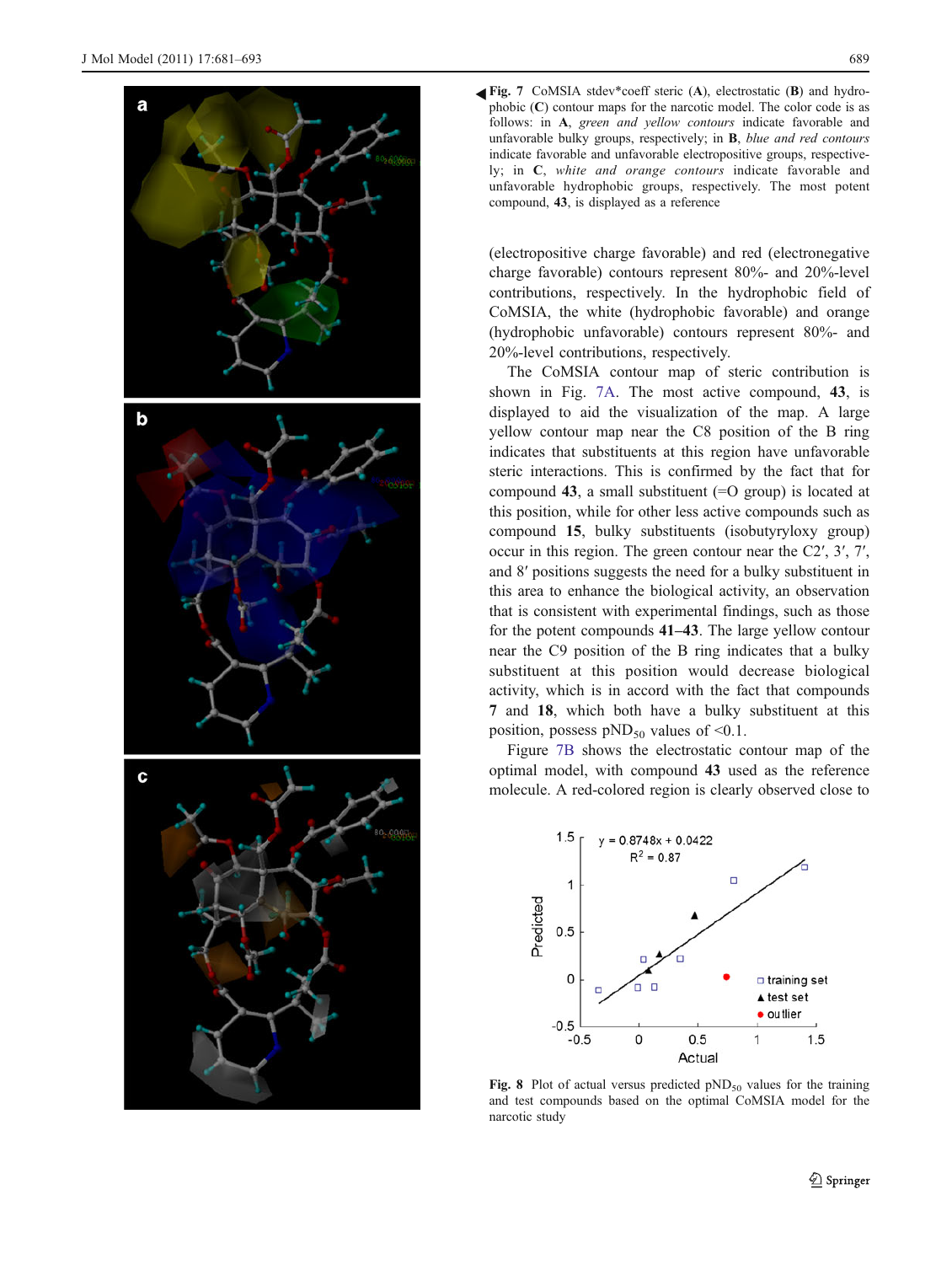Table 4 Summary of the 3D-QSAR results for the insecticidal model

 $R_{\text{ncv}}^2$ , non-cross-validated correlation coefficient; SEE, standard error of estimate.  $R_{\text{cv}}^2$ , crossvalidated correlation coefficient using the leave-one-out methods; SEP, standard error of prediction.  $R_{\text{pred}}^2$ , predicted correlation coefficient for the test set of compounds; ONC, optimal number of components

| <b>PLS</b> statistics | <b>CoMFA</b> | $CoMFA+MlogP$ | CoMSIA | $CoMSIA+MlogP$ |
|-----------------------|--------------|---------------|--------|----------------|
| $R_{\text{ncv}}^2$    | 0.99         | 0.99          | 0.99   | 0.98           |
| <b>SEE</b>            | 0.04         | 0.03          | 0.04   | 0.05           |
| $F$ values            | 501.42       | 463.48        | 369.60 | 202.57         |
| $R_{\rm cv}^2$        | 0.39         | 0.24          | 0.46   | 0.31           |
| <b>SEP</b>            | 0.15         | 0.20          | 0.07   | 0.13           |
| $R_{\text{pred}}^2$   | 0.87         | 0.85          | 0.98   | 0.97           |
| <b>ONC</b>            | 5            | 6             | 6      | 6              |
| Contribution:         |              |               |        |                |
| Steric                | 0.770        | 0.742         | 0.210  | 0.198          |
| Electrostatic         | 0.230        | 0.218         | 0.388  | 0.349          |
| Hydrophobic           |              |               | 0.402  | 0.396          |
| MlogP                 |              | 0.040         |        | 0.057          |

the substituent at the C9 position, suggesting a high demand for a negatively charged substituent in this region in order to enhance the biological activity. The activity of compound 2 is larger than that of compound 15 because the former possesses a more electronegative substituent (acetoxy group) than 15 does (isobutyryloxy group) at this position. It is also observed that a blue contour occupies the C6 position of the B ring, implying that substituting an electronegative group at this position leads to a decrease in the biological activity, as shown by compound 18, which has lower activity than compound 1 since it has a more electronegative group at this position.

Figure [7C](#page-8-0) depicts the hydrophobic contour map of the optimal model. The orange contour near the C9 position of the B ring indicates that a hydrophilic group at this position is essential for high activity, as exemplified by compound 4, which is more potent and has a more hydrophilic group than compound 15 at the C9 position. Another orange contour at the C4 position of the A ring suggests that hydrophilic groups are favorable, as demonstrated by the fact that compound 2 is more active than 18 because 2 has a hydroxyl group at this position while 18 does not.

## Insecticidal model

In the insecticidal model, the field applied in the CoMFA and CoMSIA analyses is the same as that used in the narcotic models. Four different models were also generated by adding MlogP as an additional descriptor to the CoMFA and CoMSIA analyses. The results obtained from the four models are summarized in Table 4. For the 32 compounds, a cross-validated coefficient  $(R_{\text{cv}}^2)$  of 0.39 and a non-crossvalidated coefficient  $(R_{\text{ncv}}^2)$  of 0.99 with five optimum components for the CoMFA model, an  $R_{\text{cv}}^2$  of 0.24 and an  $R_{\text{ncv}}^2$  of 0.99 with six ONCs for the CoMFA-MlogP model, an  $R_{\text{cv}}^2$  of 0.46 and an  $R_{\text{ncv}}^2$  of 0.99 with six ONCs for the CoMSIA model, and an  $R_{\text{cv}}^2$  of 0.31 and an  $R_{\text{ncv}}^2$  of 0.98

with six ONCs for the CoMSIA-MlogP model were observed. It was found that adding MlogP to the CoMFA and CoMSIA analyses caused a reduction in  $R_{\text{cv}}^2$  and resulted in minor contributions (<10%) to both the CoMFA-MlogP and CoMSIA-MlogP models. The CoMSIA model was selected to be the optimal one based on its statistics  $(R_{\text{cv}}^2=0.46, R_{\text{pred}}^2=0.98)$ . Graphs of the actual versus predicted  $pLD_{50}$  values of both the training and test sets using the optimal model are shown in Fig. 9.

#### CoMSIA contour maps

Figure [10A](#page-10-0)–C depicts the various contour maps of the optimal CoMSIA model. In the steric field, the green (sterically favorable) and yellow (sterically unfavorable) contours represent 80%- and 20%-level contributions, respectively. Similarly, in the electrostatic field, the blue (electropositive charge favorable) and red (electronegative charge favorable) contours represent 80%- and 20%-level contributions, respectively. In the CoMSIA hydrophobic



Fig. 9 Plot of actual versus predicted  $pLD_{50}$  values for the training and test compounds based on the optimal CoMSIA model for the insecticidal study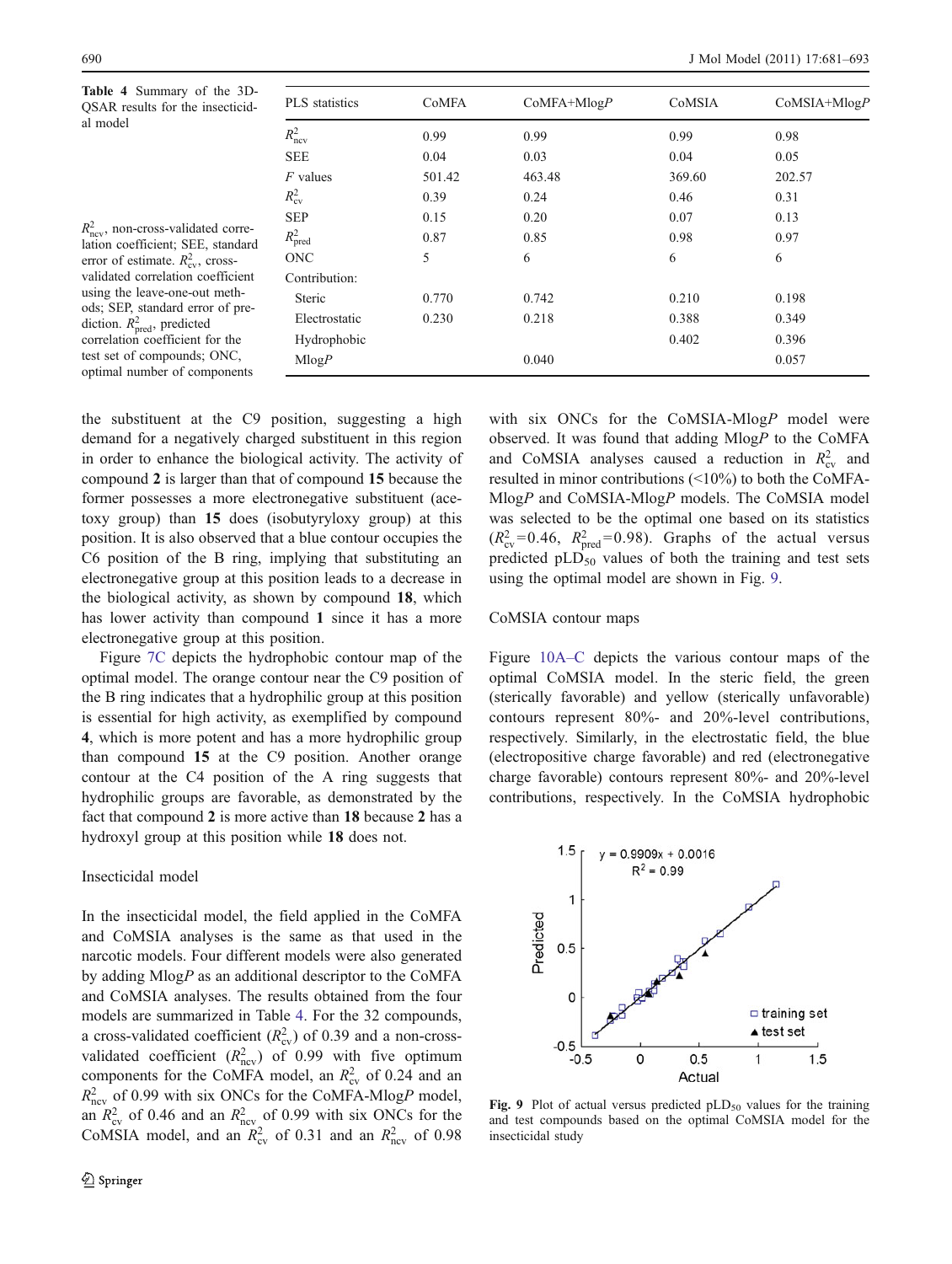<span id="page-10-0"></span>

Fig. 10 CoMSIA stdev\*coeff steric (A), electrostatic (B) and hydrophobic (C) contour maps for the insecticidal model. The color schemes of A–C are the same as in Fig. [7A](#page-8-0)–C. The most potent compound, 16, is displayed as a reference

field, the white (hydrophobic favorable) and orange (hydrophobic unfavorable) contours represent 80%- and 20%-level contributions, respectively.

For the steric contours (Fig. 10A), the most active compound 16 is overlaid on the map. The green contour at the C6 position of the B ring indicates that a sterically bulky group is favored. This is further supported by the fact that compound 33 is more active than 22 because 33 has a

more bulky substituent than 22 at this position. The yellow contour seen in the vicinity of the C2 substituent of the A ring indicates that the occupancy of this sterically unfavorable contour would have a detrimental effect on the biological activity. This correlation is verified by the many potent compounds (16, 25, 27 and 40) that have a less bulky substituent (acetoxy group) at this position. Less active compounds are also found to orient their substituents into this yellow contour map, as exemplified by the bulky substituent (isobutyryloxy group) in compound 12 and the 2-methylbutyryloxy group in compound 28. The green contour near the C8 position of the B ring indicates that a bulky substituent here increases the biological activity. This is confirmed by compound 16, which is more active than 34 as 16 has a bulky substituent at this position while 34 does not.

In Fig. 10B, the electrostatic contour map, compound 16 is again overlaid as the reference molecule. A large red contour is observed near the C9 position of the B ring, indicating the need for an electronegative group at this position to enhance biological activity. This is exemplified by compound 37, which is more active than 34 because 37 possesses a more electronegative group than 34. A blue region is found to surround the C8 position of the B ring, indicating that the decrease in bioactivity may be due to the presence of certain electronegative groups at this position. Compound 36, which has no substituent, shows improved activity, while compound 13, which has an electronegatively charged isobutyryloxy group at this position, is less active. A small negative charge disfavored blue region observed near the C2 position of the A ring suggests that an electronegative group at this position could reduce the biological activity, an observation that also correlates with experimental determinations. For example, compound 32 is less active than compound 38 because 32 has an electronegative group (acetoxy group) at this position while 38 does not.

Figure 10C displays the hydrophobic contour map of the optimal model with compound 16 overlaid. The orange and white contours highlight areas where hydrophilic and hydrophobic properties are preferred. A large orange contour map around the C6 position of the B ring indicates that its occupancy by hydrophilic groups would enhance the bioactivity. For most of the compounds, a hydroxyl or acetoxy group is present at this position, whereas for the weakest compound, 32, no such substituent is present. The white contour located around the hydrophobic group at the C9 position of the B ring suggests that hydrophilic groups at this position would decrease biological activity. This is consistent with experimental results, as compound 39 is less active than 20, 25 and 27 because 39 has a more hydrophilic (acetoxy) group than the corresponding benzoyloxy substituent in compounds 20, 25 and 27. The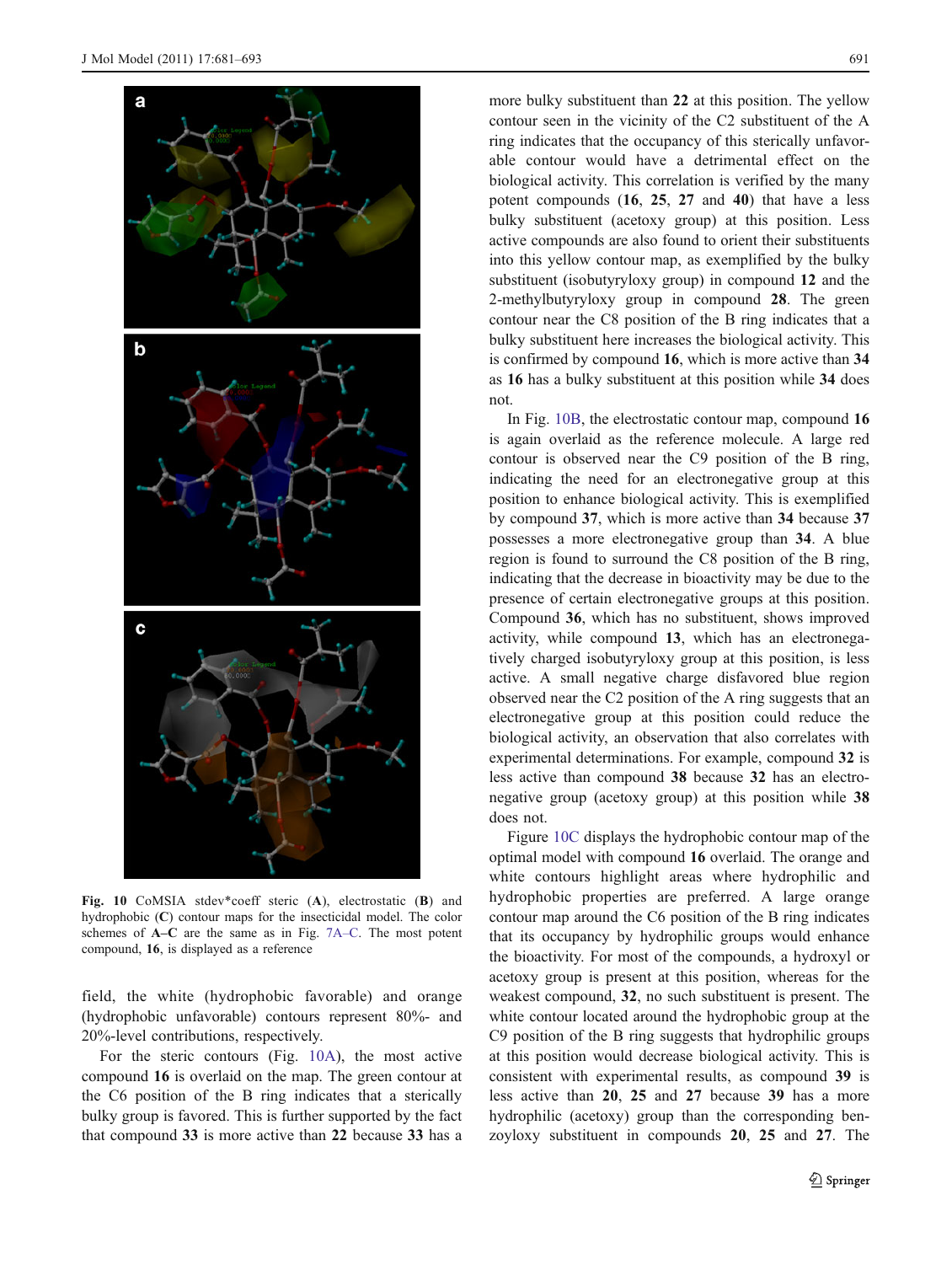<span id="page-11-0"></span>orange contour falls near the substituent at the C8 position (B ring), suggesting an advantage of having hydrophilic substituents at this position in terms of activity, as demonstrated by compound 33, which has higher activity than 36 because 33 has an acetoxy group at the C8 position while 36 does not.

## **Conclusions**

A series of 43 natural β-dihydroagarofuran sesquiterpene polyesters were isolated from Celastrus angulatus and Euonymus japonicus and their insecticidal or narcotic activities against the fourth-instar larvae of Mythimna separata were evaluated. Our experimental results show that compounds 43 and 16 can be considered lead compounds for the development of potent insecticides with narcotic or insecticidal activities, respectively.

The structure–activity relationships of all of these molecules were also investigated by CoMFA and CoMSIA 3D-QSAR analyses, resulting in several optimal models with good activity prediction capabilities. In addition, by analyzing the optimal CoMSIA models, the observed variances in the insecticidal and narcotic activities can be explained. For the narcotic model, the electronic field is found to be the most influential among all three fields, contributing 52.2% to the optimal QSAR model. A similar result was also observed for the insecticidal model, where the electronic field again provided almost the greatest contribution (38.8%) to the best model. A hybrid effect of the electrostatic (38.8%) and hydrophobic (40.2%) interactions governs the insecticidal activities of the molecules. These may indicate that the electronic interaction plays the most important role in determining the biological activities of these natural compounds. In summary, the results from both the experimental and the theoretical investigations should prove valuable for the subsequent design of novel β-dihydroagarofuran sesquiterpene polyesters with enhanced activities.

Acknowledgments These projects were financed by the National Key S&T Research Foundation of China (2010CB126105) and the National Natural Science Foundation of China (30871663).

#### References

- 1. Grabley S, Thiericke R (1999) Adv Biochem Eng/Biotechnol 64:101–154
- 2. Cooper EL (2004) eCAM 1:215–217
- 3. Sparks TC, Crouse GD, Durst G (2001) Pest Manag Sci 57:896– 905
- 4. Isman MB, Akhtar Y (2007) Plant natural products as a source for developing environmentally acceptable insecticides. In: Ishaaya I, Nauen R, Horowitz AR (eds) Insecticide design using advanced technologies. Springer, Berlin, pp 235–248
- 5. Gao JM, Wu WJ, Zhang JW (2007) Nat Prod Rep 24:1153–1189
- 6. Cortés-Selva F, Campillo M, Reyes CP, Jiménez IA, Castanys S, Bazzocchi IL, Pardo L, Gamarro F, Ravelo AG (2004) J Med Chem 47:576–587
- 7. Gonzalez AG, Jiminez IA, Ravelo AG, Coll J, Gonzalez JA, Lloria (1997) J Biochem Syst Ecol 25:513–519
- 8. Cheng CY, Huang PH (1999) Flora Reipublicae Popularis Sinicae 3(45). Science Press, Beijing, pp 7–128
- 9. Ji ZQ, Hu ZN, Liu GQ, Wu W (2004) J Acta Bot Boreali-Occidentalia Sin 24:748–753
- 10. Zhan JW, Wu WJ, Tian X (2004) Chin J Pesticide Sci 6:21–25
- 11. Wu W (1991) J Plant Prot 17:34–38
- 12. Spivey AC, Weston M, Woodhead S (2002) Chem Soc Rev 31:43–59
- 13. Cortes-Selva F, Jimenez IA, Munoz-Martinez F, Campillo M, Bazzocchi IL, Pardo L, Ravelo AG, Castanys S, Gamarro F (2005) Curr Pharm Des 11:3125–3139
- 14. Reyes CP, Muñoz-Martinez F, Torrecillas IR, Mendoza CR, Gamarro F, Bazzocchi IL, Núñez MJ, Pardo L, Castanys S, Campillo M, Jiménez IA (2007) J Med Chem 50:4808–4817
- 15. Zhang YL, Xu Y, Lin JF (1989) Acta Pharmacol Sin 24:568–578
- 16. Duan H, Takaishi Y, Momota H, Ohmoto Y, Taki T, Tori M, Takaoka S, Jia Y, Li D (2001) Tetrahedron 57:8413–8424
- 17. Kuo Y, King M, Chen C, Chen H, Chen C, Chen K, Lee KJ (1994) Nat Prod 57:263–269
- 18. González AG, San Andrés L, Ravelo AG, Luis JG, Jiménez IA, Domínguez XA (1989) J Nat Prod 52:1338–1341
- 19. Perez-Victoria JM, Tincusi BM, Jimenez IA, Bazzocchi IL, Gupta MP, Castanys S, Gamarro F, Ravelo AG (1999) J Med Chem 42:4388–4393
- 20. Cortes-Selva F, Munoz-Martinez F, Ilias A, Jimenez AI, Varadi A, Gamarro F, Castanys S (2005) Biochem Biophys Res Commun 329:502–507
- 21. Muñoz-Martinez F, Lu P, Cortes-Selva F, Perez-Victoria JM, Jimenez AI, Ravelo AG, Sharom FJ, Gamarro F, Castanys S (2004) Cancer Res 64:7130–7138
- 22. Ujita K, Takaishi Y, Tokuda H, Nishino H, Iwashima A, Fujita T (1993) Cancer Lett 68:129–133
- 23. Takaishi Y, Ujita K, Tokuda H, Nishino H, Iwashima A, Fujita T (1992) Cancer Lett 65:19–26
- 24. Wei SP, Wang MA, Zhang JW, Qian Y, Ji ZQ, Wu WJ (2009) Nat Prod Commun 4:461–466
- 25. Wei SP, Ji ZQ, Zhang JW (2009) Molecules 14:1396–1403
- 26. Wu WJ, Wang MA, Zhu JB, Zhou WM, Hu ZN, Ji ZQ (2001) J Nat Prod 64:364–367
- 27. Wu WJ, Tu YQ, Zhu JB (1992) J Nat Prod 55:1294–1298
- 28. Gonzalez AG, Gonzalez CM, Bazzochi IL, Ravelo AG, Luis JG, Dominguez XA (1987) Phytochemistry 26:2133–2135
- 29. Yamada K, Shizuri Y, Hirata Y (1978) Tetrahedron 34:1915–1920
- 30. Wu MJ, Zhao TZ, Shang Y (2004) J Chinese Chem Lett 15:41–42
- 31. Ji ZQ, Wu WJ, Yang H (2007) Nat Prod Res 21:334–342
- 32. Di Santo R, Fermeglia M, Ferrone M, Paneni MS, Costi R, Artico M, Roux A, Gabriele M, Tardif KD, Siddiqui A, Pricl S (2005) J Med Chem 48:6304–6314
- 33. Clark M, Cramer RD III, van Opdenbosch N (1989) J Comput Chem 10:982–1012
- 34. Nilsson J (1998) Multiway calibration in 3D QSAR. [http://www.](http://www.ub.rug.nl/eldoc/dis/science/j.nilsson) [ub.rug.nl/eldoc/dis/science/j.nilsson](http://www.ub.rug.nl/eldoc/dis/science/j.nilsson)
- 35. Klebe G, Abraham U, Mietzner T (1994) J Med Chem 37:4130– 4146